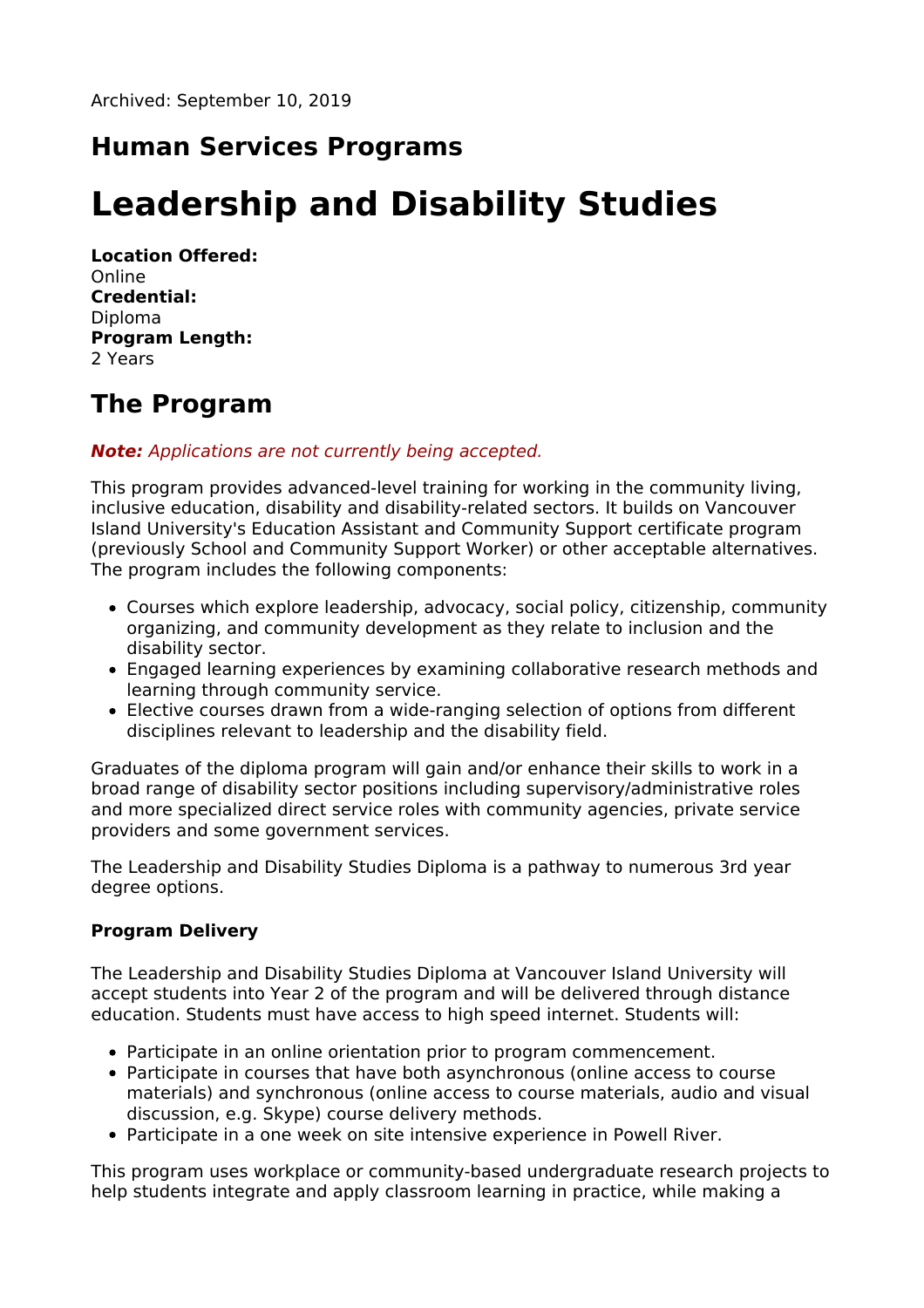contribution to their home community, school or organization.

Students who successfully complete the program will receive a Vancouver Island University diploma.

### **Transfer Credit (from other institutions)**

Vancouver Island University recognizes the academic knowledge and achievement of students who have undertaken post-secondary studies at other colleges, institutes, or universities. Credit is assigned on the basis of an official transcript, course outlines, and other supporting documentation.

#### **Prior Learning Assessment**

Prior Learning Assessments are also available for students with substantial work experience or other closely related activities.

### **Program Outline**

| Year 2                                                                                                                                                                                                                                                | <b>Credits</b> |
|-------------------------------------------------------------------------------------------------------------------------------------------------------------------------------------------------------------------------------------------------------|----------------|
| LDS 200 - (Citizenship and Human Rights)                                                                                                                                                                                                              | 3              |
| LDS 210 - (Leadership, Advocacy, and Social Policy)                                                                                                                                                                                                   | 3              |
| LDS 220 - (Action Research and Learning in Community)                                                                                                                                                                                                 | 3              |
| LDS 230 - (Leadership and Disability Studies Practicum)                                                                                                                                                                                               | 3              |
| LDS 250 - (Community Development)                                                                                                                                                                                                                     | 3              |
| lOne of:<br>PSYC 111 - (Contemporary Psychology I) or,<br>PSYC 121 - (Developmental Psychology) or,<br>PSYC 131 - (Child Development I) or,<br>SOCI 111 - (Introduction to Sociology) or,<br>MGMT 192 - (Principles of Management) or,                |                |
| lOne of:<br>PSYC 112 - (Contemporary Psychology II) or,<br>PSYC 122 - (Developmental Psychology) or,<br>PSYC 132 - (Child Development II) or,<br>SOCI 112 - (Canadian Society in the Contemporary World) or,<br>MGMT 292 - (Organizational Behaviour) | 3              |
| University-level English*                                                                                                                                                                                                                             | 3              |
| Approved elective**                                                                                                                                                                                                                                   | 6              |
| <b>Total credits</b>                                                                                                                                                                                                                                  | 30             |

\* Minimum "C" grade required.

\*\* Refer to the Leadership and Disability Studies department page for a list of approved electives or discuss with Program Advisor, Coordinator, or Chair.

### **Completion Requirements**

To be eligible for a Leadership and Disability Studies Diploma, students must:

- Complete all of the required program courses and obtain a minimum "C" grade in every course.
- Achieve a passing grade in the practicum course.
- Complete all requirements within 5 years.